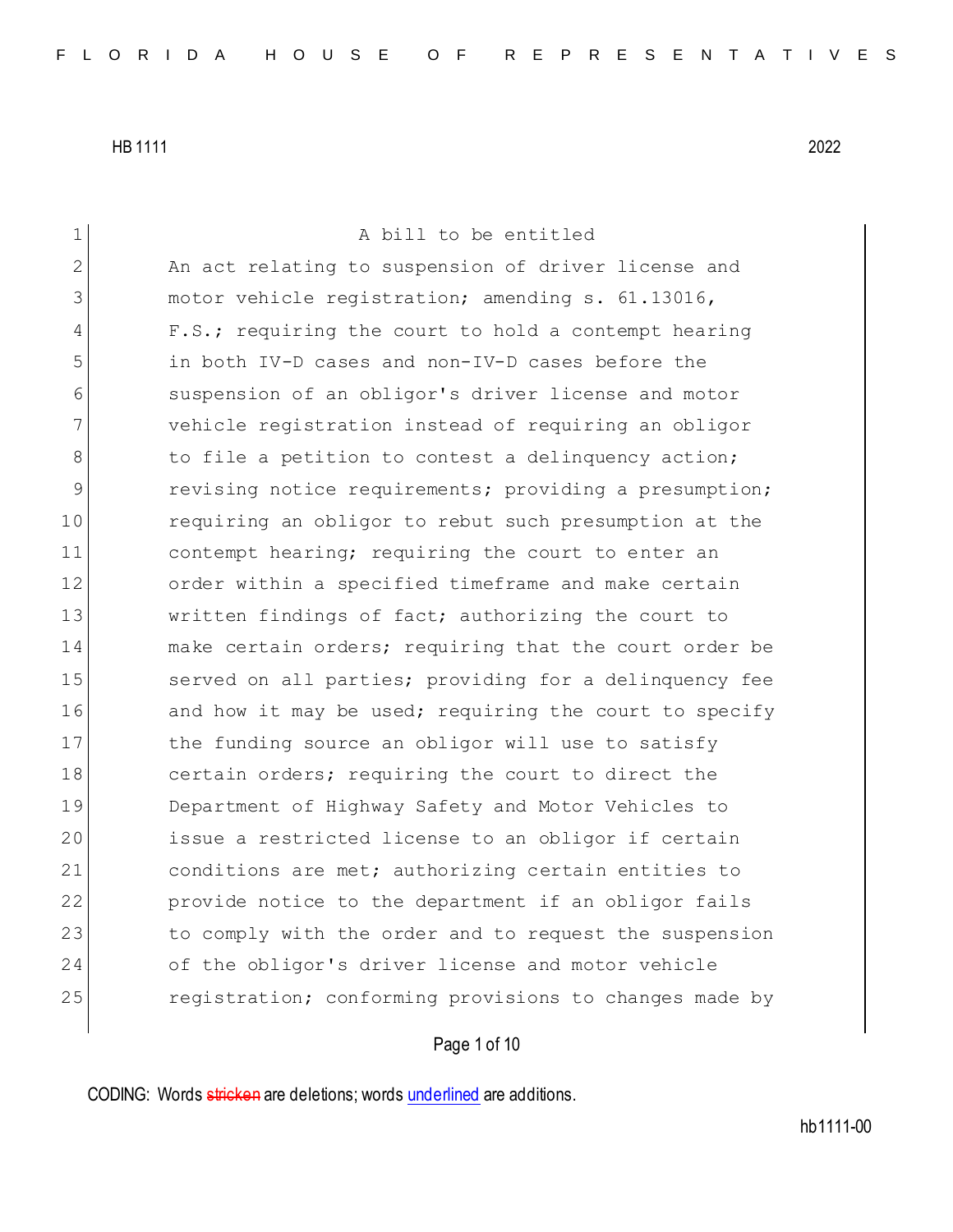| 26 | the act; amending s. 322.245, F.S.; removing the                 |
|----|------------------------------------------------------------------|
| 27 | requirement that an obligor pay a delinquency fee;               |
| 28 | removing the purpose of the delinquency fee; requiring           |
| 29 | the obligor to comply with a specified court order               |
| 30 | before his or her driver license may be reinstated;              |
| 31 | conforming provisions to changes made by the act;                |
| 32 | providing an effective date.                                     |
| 33 |                                                                  |
| 34 | Be It Enacted by the Legislature of the State of Florida:        |
| 35 |                                                                  |
| 36 | Section 1. Section 61.13016, Florida Statutes, is amended        |
| 37 | to read:                                                         |
| 38 | 61.13016 Suspension of driver licenses and motor vehicle         |
| 39 | registrations.-                                                  |
| 40 | (1)<br>The driver license and motor vehicle registration of a    |
| 41 | support obligor who is delinquent in payment or who has failed   |
| 42 | to comply with subpoenas or a similar order to appear or show    |
| 43 | cause relating to paternity or support proceedings may be        |
| 44 | suspended. In both IV-D cases and non-IV-D cases, the court must |
| 45 | hold a contempt hearing before an obligor's driver license and   |
| 46 | motor vehicle registration may be suspended. When an obligor is  |
| 47 | 15 days delinquent making a payment in support or failure to     |
| 48 | comply with a subpoena, order to appear, order to show cause, or |
| 49 | similar order in IV-D cases, the Title IV-D agency may provide   |
| 50 | notice to the obligor of the delinquency or failure to comply    |
|    | Page 2 of 10                                                     |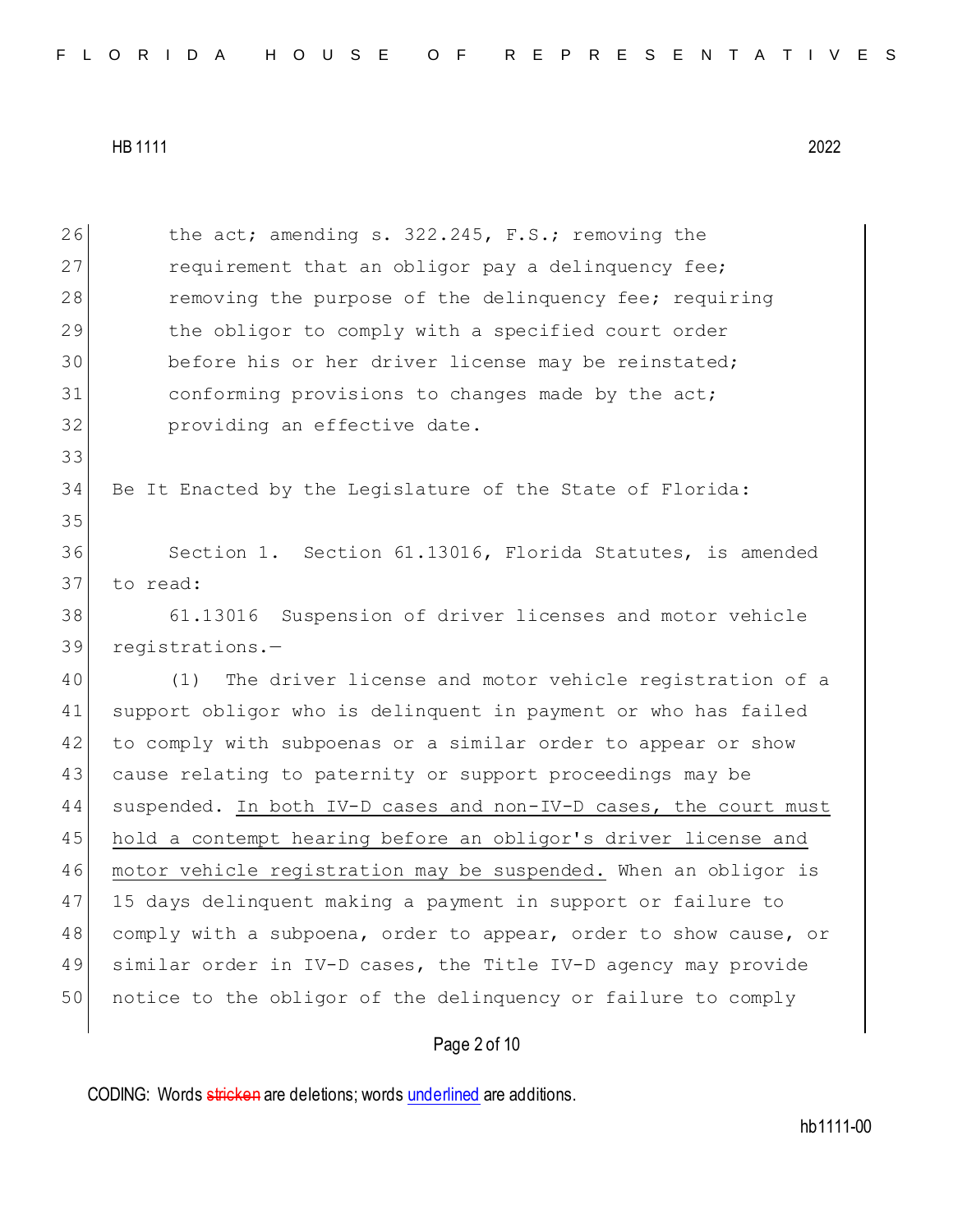with a subpoena, order to appear, order to show cause, or similar order and the intent to suspend by regular United States 53 | mail that is posted to the obligor's last address of record with the Department of Highway Safety and Motor Vehicles. When an obligor is 15 days delinquent in making a payment in support in non-IV-D cases, and upon the request of the obligee, the depository or the clerk of the court must provide notice to the 58 obligor of the delinquency and the intent to suspend by regular United States mail that is posted to the obligor's last address of record with the Department of Highway Safety and Motor Vehicles. In either case, the notice must state all of the 62 following: (a) The terms of the order creating the support 64 obligation. $\div$  (b) The period of the delinquency and the total amount of the delinquency as of the date of the notice or describe the 67 subpoena, order to appear, order to show cause, or other similar

69 (c) The date, time, and place of the contempt hearing and a statement, in type at least as large as the balance of the document, with the following or substantially similar language: "FAILURE TO APPEAR AT THE HEARING CONSTITUTES CONSENT TO THE DELINQUENCY AND THE AMOUNT OF THE DELINQUENCY AND MAY RESULT IN THE SUSPENSION OF YOUR DRIVER LICENSE AND MOTOR VEHICLE 75 REGISTRATION."

# Page 3 of 10

CODING: Words stricken are deletions; words underlined are additions.

68 order that has not been complied with. $\div$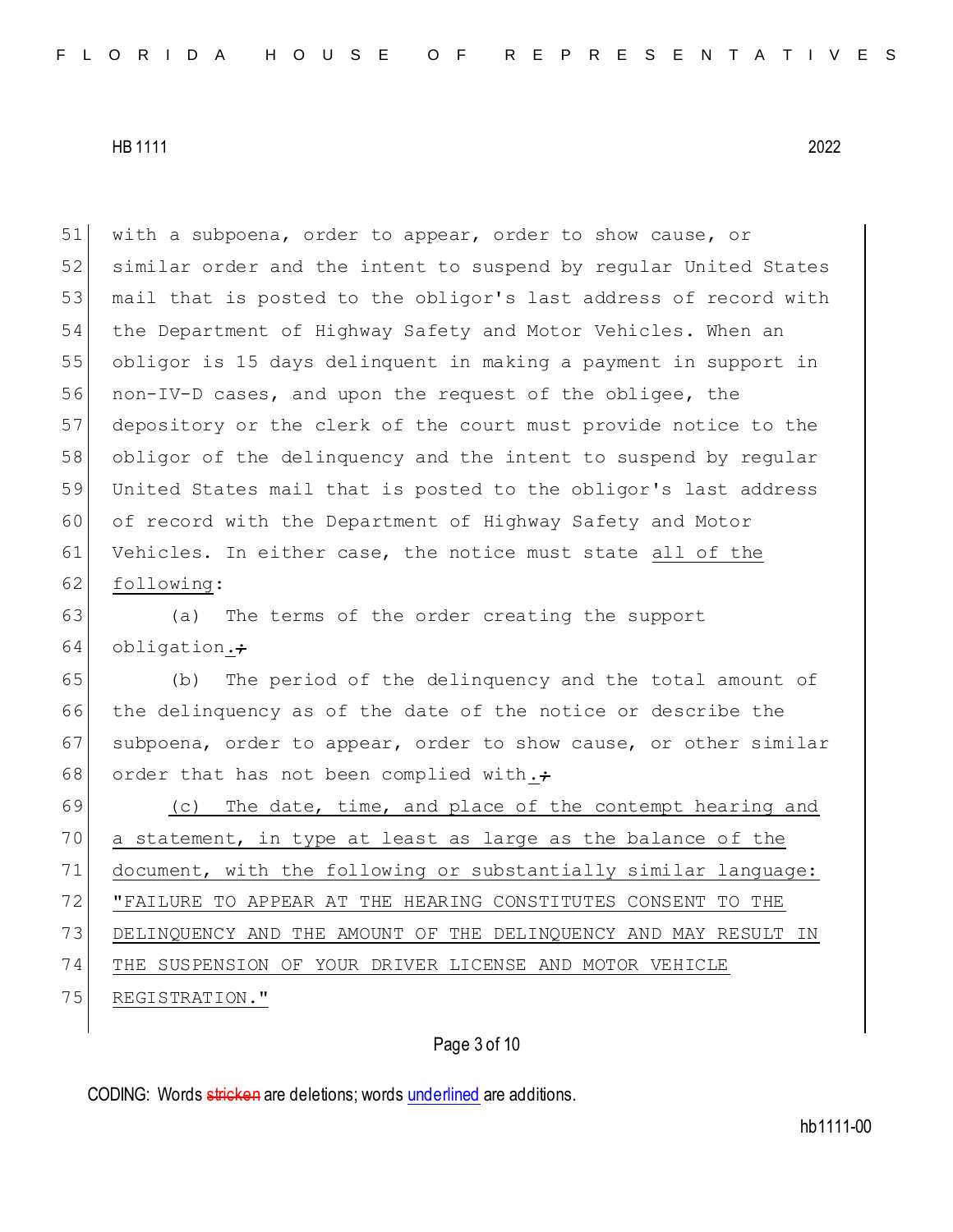76 (2) The original order of the court creating the support 77 obligation creates a presumption that the obligor has the 78 present ability to pay the support. At the contempt hearing, the 79 obligor has the burden of proof to show he or she lacks the 80 ability to pay the support. The court must enter an order 81 resolving the matter within 10 days after the contempt hearing, 82 and a copy of the order must be served on the parties. The court 83 must make written findings of fact regarding the obligor's 84 ability to pay and may order the obligor to:

 $85$  (e) That notification will be given to the Department of 86 Highway Safety and Motor Vehicles to suspend the obligor's 87 driver license and motor vehicle registration unless, within 20  $88$  days after the date that the notice is mailed, the obligor:

89 (a)  $\frac{1}{2}$ . Pay Pays the delinquency in full, including a 90 delinquency fee of \$25, and any other costs and fees accrued 91 between the date of the notice and the date the delinquency is 92 paid. The delinquency fee may be retained by the depository or 93 the office of the clerk to defray the operating costs of the 94 office after the clerk remits \$15 to the department for deposit

95 into the General Revenue Fund;

96 (b) A. Enter Enters into a written agreement for payment 97 with the obligee in non-IV-D cases or with the Title IV-D agency 98 in IV-D cases; or in IV-D cases, comply complies with a subpoena 99 or order to appear, order to show cause, or a similar order, 100 which may include a reasonable period of payment deferral to

Page 4 of 10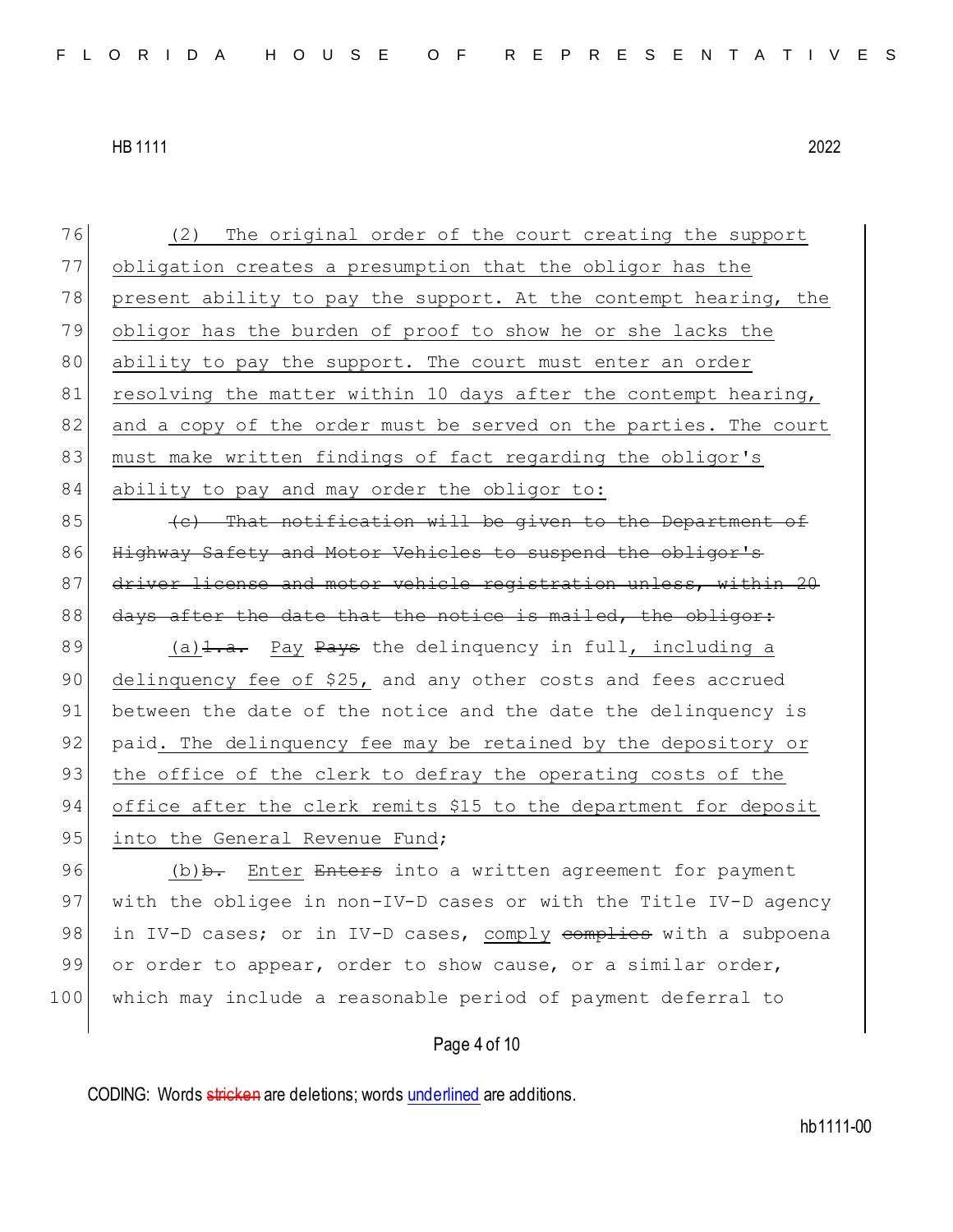101 accommodate an obligor's good faith job-seeking efforts; 102  $(c)$  c. Seek employment Files a petition with the circuit 103 court to contest the delinquency action; 104 (d) File periodic reports with the court, or with the 105 department if the department is providing Title IV-D services, 106 detailing the obligor's efforts to seek and obtain employment 107 during the reporting period; 108 (e) Notify the court or the department, as appropriate, 109 upon obtaining employment, income, or property; 110 (f) Participate in job training, job placement, work 111 experience, or other work programs that may be available under 112 chapter 445, chapter 446, or any other source; or 113  $(g)$   $d$ . Demonstrate Demonstrates that he or she: 114 1. Receives reemployment assistance or unemployment 115 compensation under pursuant to chapter 443; 116 2.e. Demonstrates that he or she Is disabled and incapable 117 of self-support or that he or she receives benefits under the 118 federal Supplemental Security Income program or Social Security 119 Disability Insurance program; 120 3.f. Demonstrates that he or she Receives temporary cash 121 assistance under pursuant to chapter 414; or 122 4.g. Demonstrates that he or she Is making payments in 123 accordance with a confirmed bankruptcy plan under chapter 11, 124 chapter 12, or chapter 13 of the United States Bankruptcy Code, 125 11 U.S.C. ss. 101 et seq.  $\frac{1}{100}$  and

Page 5 of 10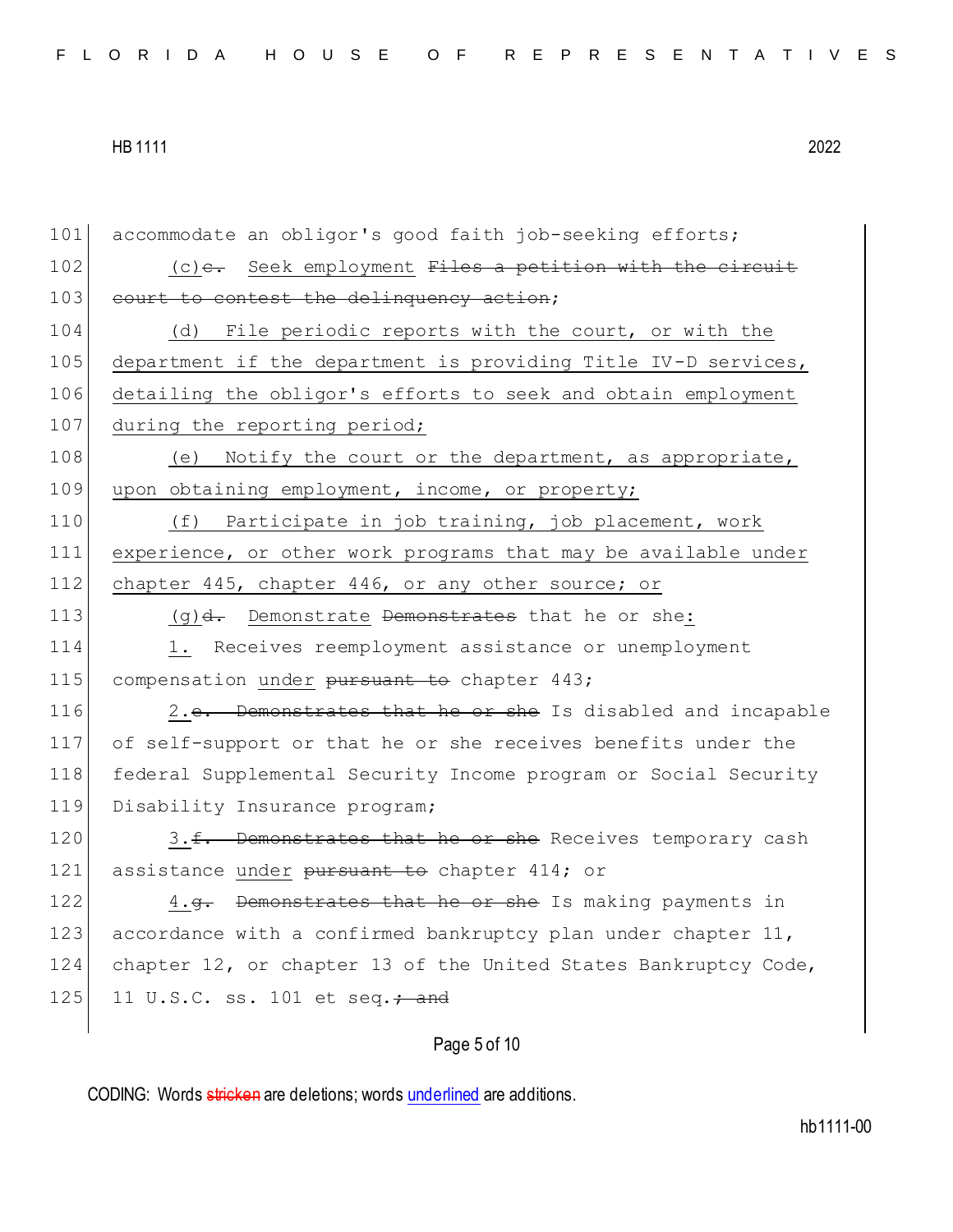126 2. Pays any applicable delinquency fees. 127 (3) If an obligor proves he or she does not have the 128 ability to pay the delinquency at the contempt hearing and the 129 court enters an order requiring the obligor to pay the 130 delinquency or enter into a written agreement for payment as 131 authorized under paragraph  $(2)$  (a) or paragraph  $(2)$  (b), 132 respectively, the court must specify the funding source the 133 obligor will use to satisfy the order. 134 (4) If an obligor in a non-IV-D case enters into a written 135 agreement for payment as authorized under paragraph (2)(b) 136 before the expiration of the 20-day period, the obligor must 137 provide a copy of the signed written agreement to the depository 138 or the clerk of the court. If an obligor seeks to satisfy 139 paragraph  $(2)(q)1.$  sub-subparagraph 1.d., paragraph  $(2)(q)2.$ 140 sub-subparagraph 1.e., paragraph (2)(g)3. sub-subparagraph 1.f., 141 or paragraph (2)(g)4. sub-subparagraph 1.g. before expiration of 142 the 20-day period, the obligor must provide the applicable 143 documentation or proof to the depository or the clerk of the 144 court. 145  $(5)$  (2)(a) Upon petition filed by the obligor in the 146 circuit court within 20 days after the mailing date of the 147 notice, The court must may, in its discretion, direct the 148 Department of Highway Safety and Motor Vehicles to issue a 149 license for driving privilege restricted to business purposes 150 only, as defined by s. 322.271, if the person is otherwise

# Page 6 of 10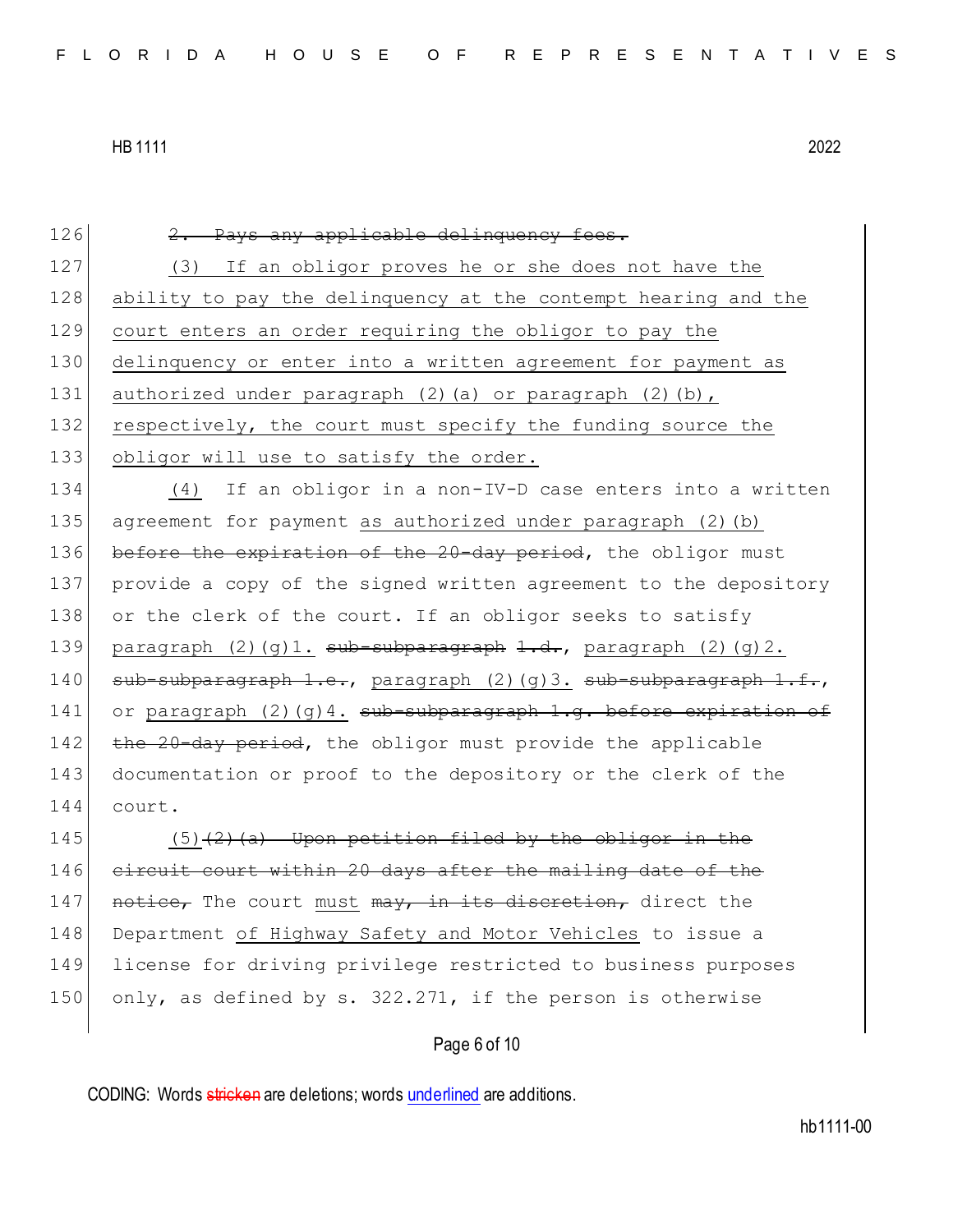151 qualified for such a license. As a condition for the Department 152 of Highway Safety and Motor Vehicles court to issue a restricted 153 driver license exercise its discretion under this subsection, 154 the obligor must agree to a schedule of payment on any child 155 support arrearages and to maintain current child support 156 obligations. If the obligor fails to comply with the schedule of 157 payment, the court shall direct the Department of Highway Safety 158 and Motor Vehicles to suspend the obligor's driver license.  $159$  (b) The obligor must serve a copy of the petition on the 160 Title IV-D agency in IV-D cases or on the depository or the 161 clerk of the court in non-IV-D cases. When an obligor timely 162 files a petition to set aside a suspension, the court must hear 163 the matter within 15 days after the petition is filed. The court 164 must enter an order resolving the matter within 10 days after 165 the hearing, and a copy of the order must be served on the 166 parties. The timely filing of a petition under this subsection 167 stays the intent to suspend until the entry of a court order 168 resolving the matter. 169 (6)(3) If the obligor does not comply with the court order 170 issued under subsection (2), within 20 days after the mailing 171 date on the notice, pay the delinquency; enter into a written 172 agreement; comply with the subpoena, order to appear, order to

173 show cause, or other similar order; file a motion to contest; or

- 174 satisfy sub-subparagraph (1)(c)1.d., sub-subparagraph
- $175$  (1)(c)1.e., sub-subparagraph (1)(c)1.f., or sub-subparagraph

Page 7 of 10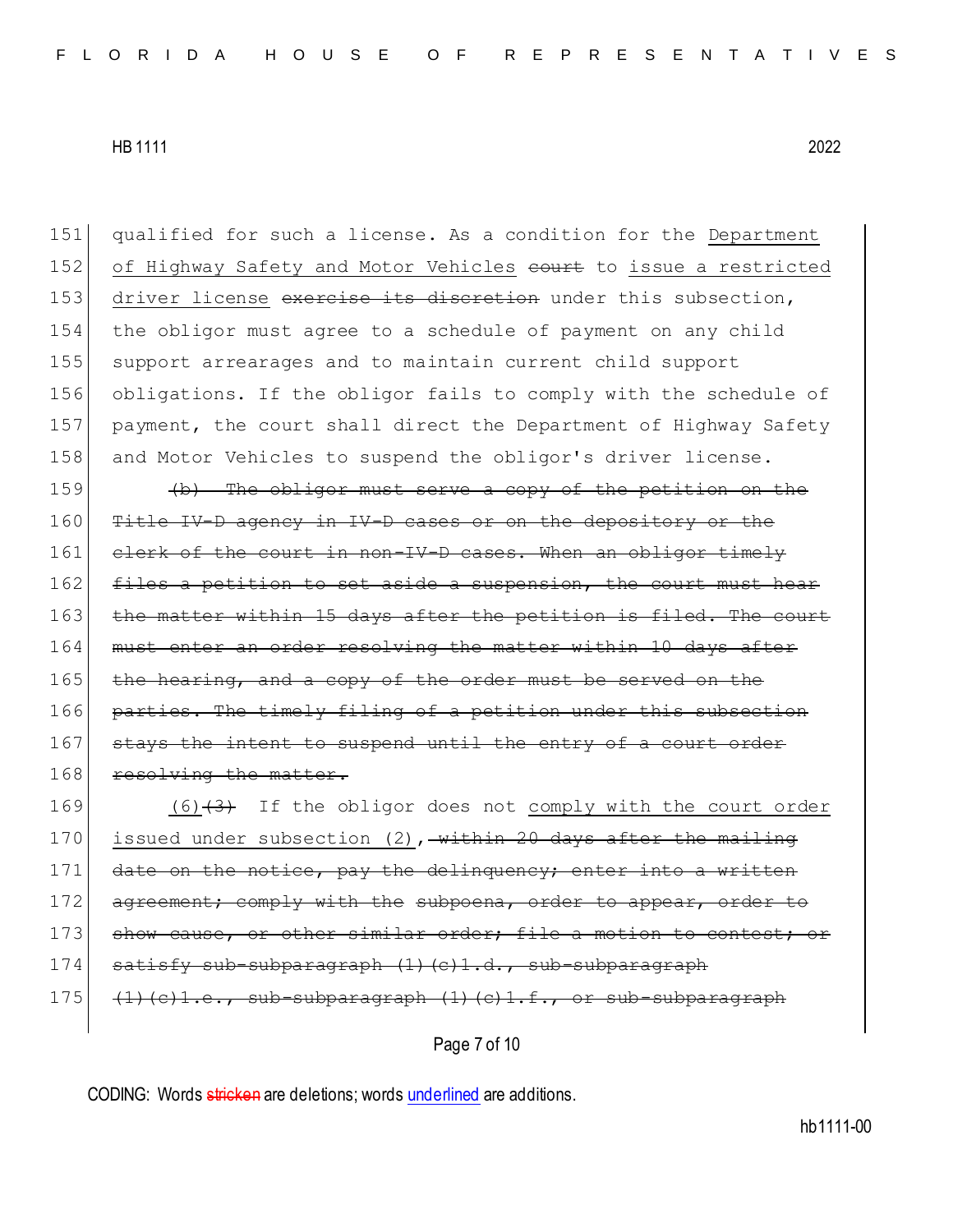176  $(1)(c)1.q.7$  the Title IV-D agency in IV-D cases, or the 177 depository or clerk of the court in non-IV-D cases, may file the 178 notice with the Department of Highway Safety and Motor Vehicles 179 and request the suspension of the obligor's driver license and 180 motor vehicle registration in accordance with s. 322.058.

181  $(4)$  The obligor may, within 20 days after the mailing date 182 on the notice of delinquency or noncompliance and intent to 183 suspend, file in the circuit court a petition to contest the 184 notice of delinquency or noncompliance and intent to suspend on 185 the ground of mistake of fact regarding the existence of a 186 delinquency or the identity of the obligor. The obligor must 187 serve a copy of the petition on the Title IV-D agency in IV-D 188 cases or depository or clerk of the court in non-IV-D cases. 189 When an obligor timely files a petition to contest, the court 190 must hear the matter within 15 days after the petition is filed. 191 The court must enter an order resolving the matter within 10 192 days after the hearing, and a copy of the order must be served 193 on the parties. The timely filing of a petition to contest stays 194 the notice of delinquency and intent to suspend 195 of a court order resolving the matter.

196  $(7)$   $(5)$  The procedures prescribed in This section and s. 197 322.058 may be used to enforce compliance with an order to 198 appear for genetic testing.

199 Section 2. Subsections (2) and (4) of section 322.245, 200 Florida Statutes, are amended to read:

# Page 8 of 10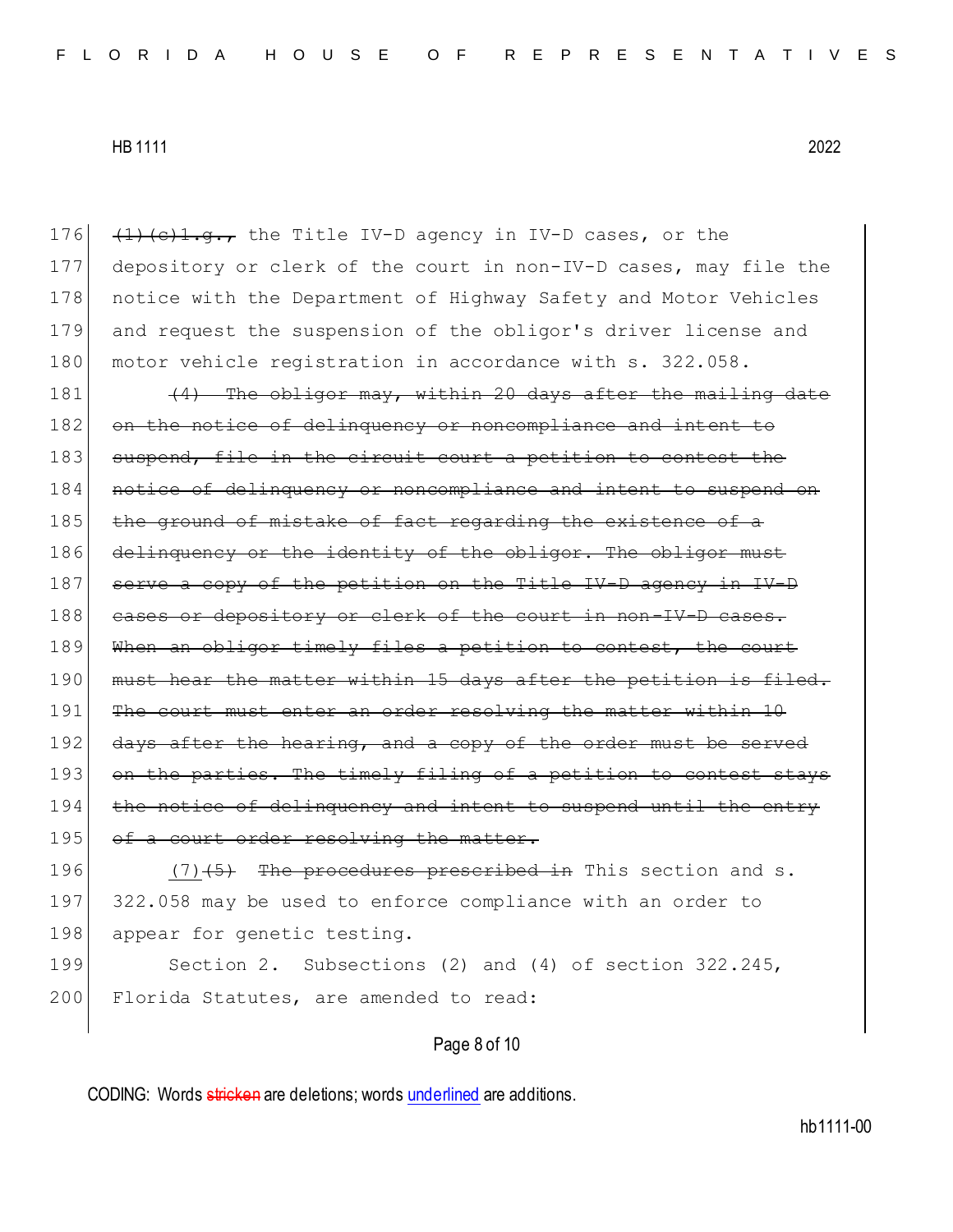201 322.245 Suspension of license upon failure of person 202 charged with specified offense under chapter 316, chapter 320, 203 or this chapter to comply with directives ordered by traffic 204 court or upon failure to pay child support in non-IV-D cases as 205 provided in chapter 61 or failure to pay any financial 206 obligation in any other criminal case.-

207 (2) In non-IV-D cases, if a person fails to pay child 208 support under chapter 61 and the obligee so requests, the 209 depository or the clerk of the court shall mail in accordance 210 with s. 61.13016 the notice specified in that section, notifying 211 the obligor  $\frac{1}{2}$  the  $\frac{1}{2}$  the  $\frac{1}{2}$  the or she does not comply with 212 the requirements of that section  $\frac{1}{2}$  and  $\frac{1}{2}$  by a delinguency fee of 213  $\frac{25}{7}$  to the depository or the clerk, his or her driver license 214 and motor vehicle registration will be suspended. The  $215$  delinquency fee may be retained by the depository or the office 216 of the clerk to defray the operating costs of the office after 217 the clerk remits \$15 to the Department of Revenue for deposit 218 into the General Revenue Fund.

219 (4) After suspension of the driver license of a person 220 pursuant to subsection  $(1)$ , subsection  $(2)$ , or subsection  $(3)$ , 221 the license may not be reinstated until the person complies with 222 all court directives imposed upon him or her, including payment 223 of the delinquency fee imposed by subsection  $(1)$ , and presents 224 certification of such compliance to a driver licensing office 225 and complies with the requirements of this chapter or, in the

Page 9 of 10